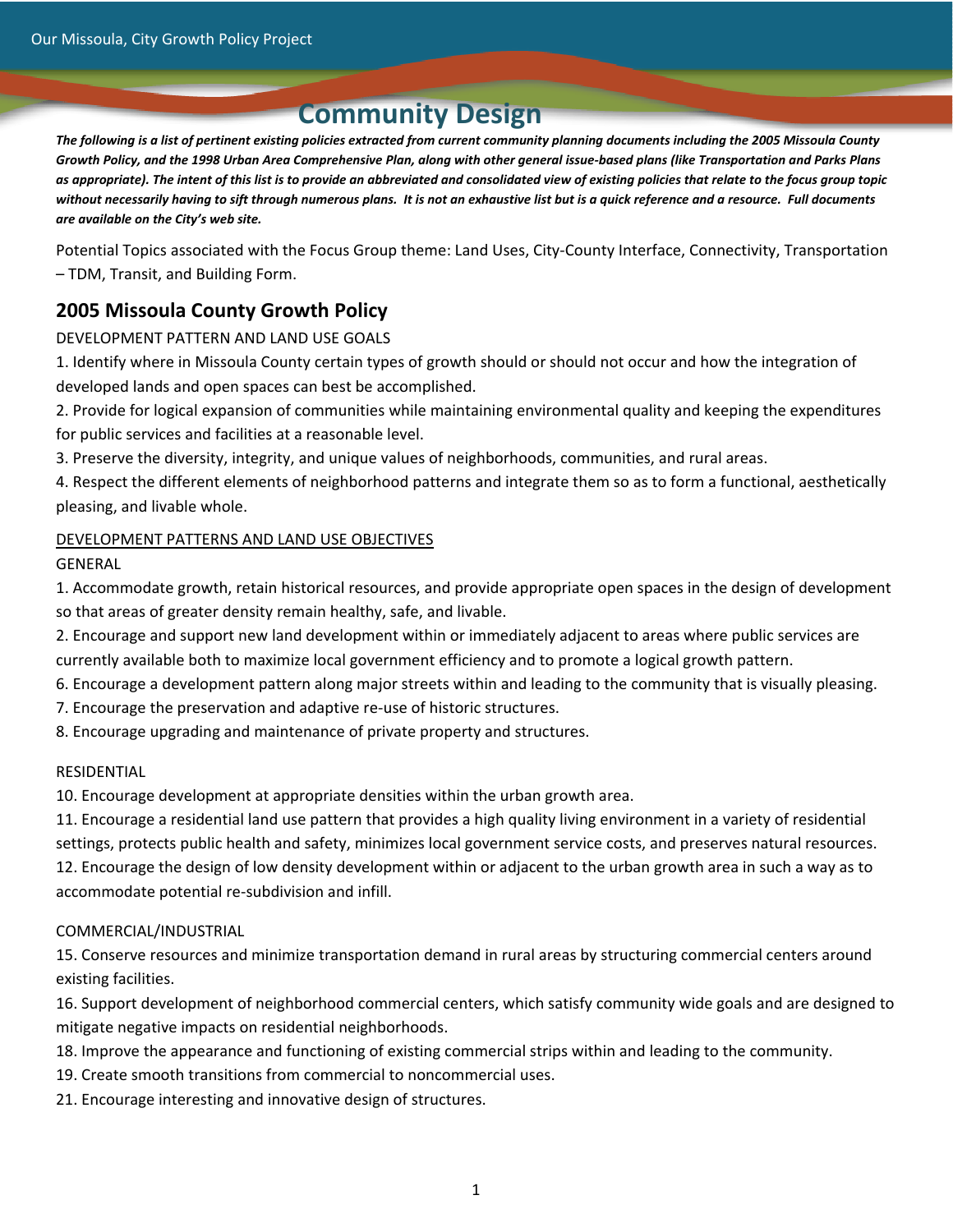# **Community Design**

#### GENERAL LOCAL SERVICES AND FACILITIES GOALS

4. Encourage a land use pattern that facilitates use of all modes of transportation and provides for safe, healthy, affordable, efficient and convenient access to transportation connections for residential, commercial, industrial, and emergency traffic.

#### GENERAL LOCAL SERVICES AND FACILITIES OBJECTIVES

2. Maximize use of present facilities and encourage joint use rather than expansion.

#### TRANSPORTATION OBJECTIVES

1. Improve, rather than extend, the present transportation system network for the conservation of natural resources, energy and public funds.

2. Concentrate commercial and residential development in activity centers where the transportation system can support it.

3. Provide accommodations for and promote the use of more sustainable modes of transportation, including public transit, bicycle, and pedestrian facilities. Expand the service of the transportation network by providing families, commuters, and senior citizens access to community and neighborhood centers. Promote the use of renewable energy and less reliance on fossil fuels.

4. Address noise, air quality, and safety impacts of major transportation facilities on adjacent land uses.

# **1998 Urban Comprehensive Plan**

#### I. B. HUMAN RESOURCES – COMMUNITY STRUCTURE, CHARACTER, AND HEALTH

We recognize the role of human interactions and sense of place in maintaining the livability of Missoula County. Our social structure and physical character are distinctive at the neighborhood level, at the small community level, in the larger urban community of Missoula, and in rural areas of Missoula County. Preservation of the diversity, integrity, and unique values of our neighborhoods, communities, and rural areas is one of the most important goals for well‐managed growth. The protection and promotion of health for all Missoula citizens is fundamental to this goal.

#### Guiding Principles:

1. No single form or structure can ever define Missoula; diversity is the very essence of our place.

2. We can and should create a community life which includes the best of small town and big city life while avoiding the worst of each.

3. Urban area neighborhoods and surrounding communities are distinct from each other; each has its own integrity and role to play.

7. Our communities should be safe and healthy places for all ages.

Considerations: In determining how best to preserve and enhance the diversity, integrity, and unique values of our neighborhoods, communities, and rural areas, we should consider the following:

1. Protect and encourage individual choice and initiative.

- 2. Neighborhood identity and integrity is as important as the big picture.
- 4. Reward initiatives that add to the charm and attraction of areas in Missoula City and County.
- 5. Recognize that there may be cultural as well as physical limitations on the ability of an area to accommodate growth.

6. Judge each individual action or decision in terms of this question: "Will this make Missoula a better place?" Consider how a particular action or decision will either threaten or protect and preserve our natural settings and surroundings.

#### II. A. HOUSING DEVELOPMENT

We recognize the role of housing in supporting a combination of low, moderate, and high income households in Missoula County. A primary objective of managing growth is to achieve the overall mix and placement of housing